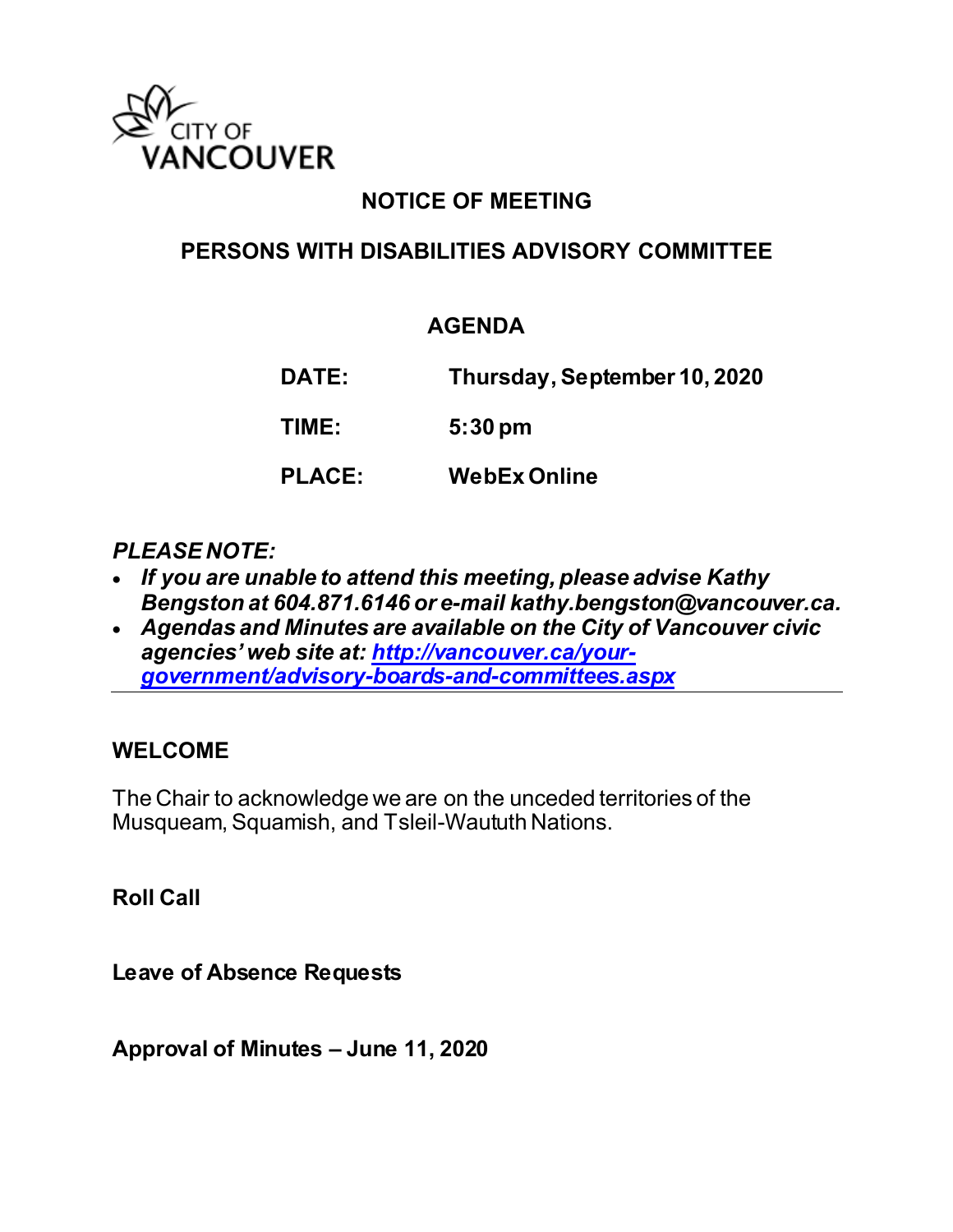## **1. Motions - 5:35 – 5:40 pm**

The Co-Chair to introduce the following motions for the Committee's consideration.

- **a. SPARC BC Geomapping Project**
- **b. Sunset Community Centre Project – Funding Application**

## **2. Provincial Accessibility Act – Update 5:40 – 6:10 pm**

Guillaume Dufresne, Director, Accessibility Secretariat, Ministry of Social Development & Poverty Reduction, will provide an update on the draft legislation.

## **3. Bus Stop Rebalancing Program 6:10 – 6:30 pm**

Translink Strategy Engagement team to present their bus stop rebalancing program for one route within the City of Vancouver, along with feedback and concerns from the Committee.

## **4. Stanley Park 6:30 – 6:40 pm**

The Co-Chair to introduce a motion for the Committee's consideration regarding the Park's accessibility.

## **5. Liaison Updates 6:40 – 7:00 pm**

- a) Committee Liaisons i) Council
	- ii) Park Board
	- iii) School Board
	- iv) Library
	- v) Staff Liaisons